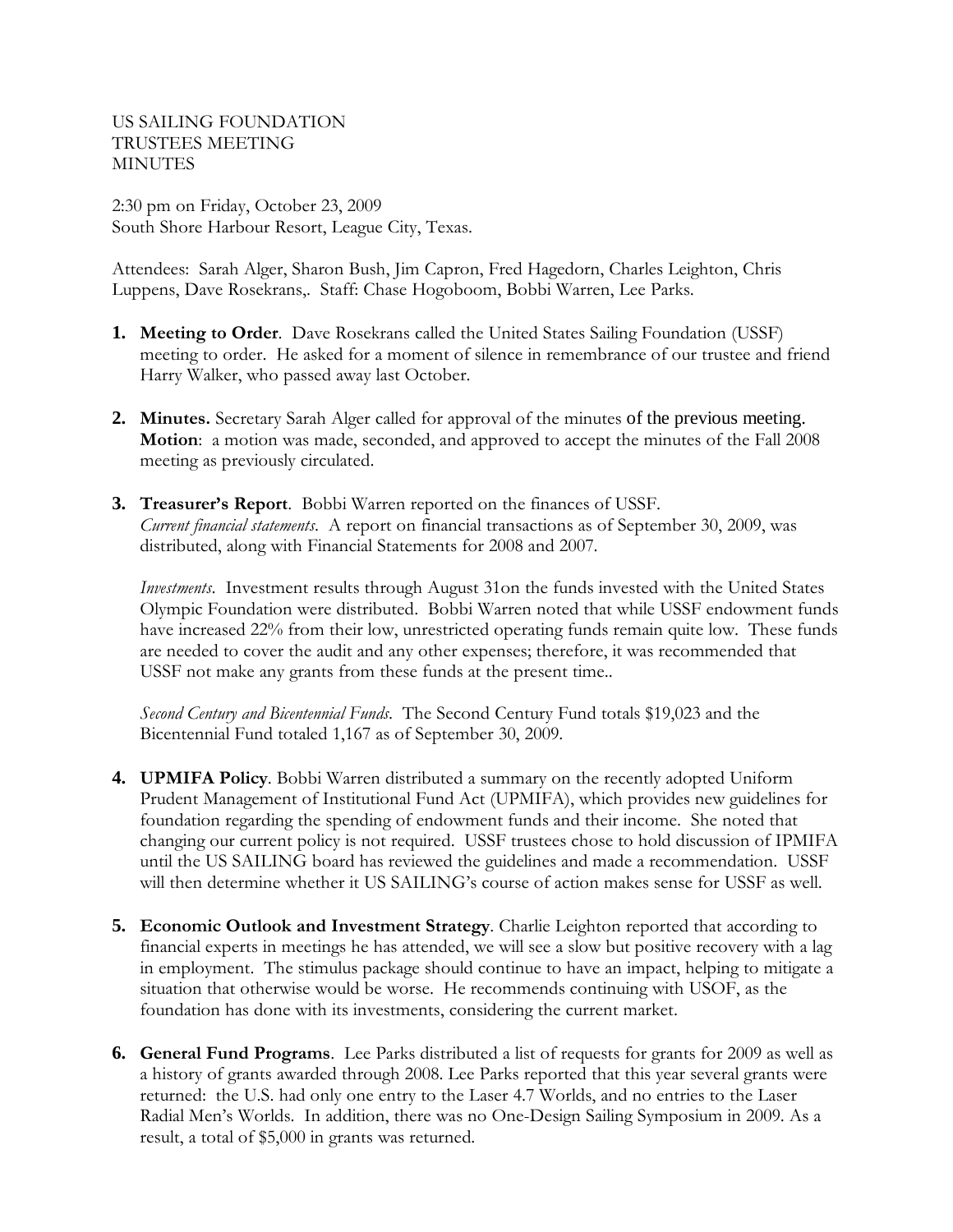On May 26, 2009, the Trustees awarded an additional \$1,000 via an e-mail vote to help support an additional entry to the 29er Worlds. Dave Rosekrans noted that the grant application form has been updated to include more details on requirements for the use of funds.

**7. Bylaws Review.** Dave Rosekrans reported that the Bylaws of USSF and Articles of Incorporation have been reviewed by the chairman of the Legal Committee, and the Legal Committee has approved USSF's revisions to its bylaws.

## **EXECUTIVE SESSION**

**1. Grants Awarded.** Regretfully, the Trustees concluded that at the present time, funds cannot be awarded for 2009 for the One-Design Sailing Symposium or the Community Sailint/National Sailing Programs Symposium.

A motion was made, seconded, and approved to award the following grants from the Schoonmaker Fund:

| Classes:                                   |          |
|--------------------------------------------|----------|
| Sunfish Worlds (ITA, June 2010)            | \$1,000  |
| 29er Worlds (BAH, Jan 2010)                | \$1,000  |
| 505 Worlds (DEN, July-Aug 2010)            | \$3,000  |
| Intl 420 Worlds (ISR, July 2010)           | \$3,000  |
| Laser 4.7 Worlds Youth (THA, Mar-Apr 2010) | \$1,500  |
| Laser Radial Men's Worlds (GBR, July 2010) | \$1,000  |
| Lightning Youth Worlds (GBR, July 2010)    | \$2,000  |
| Techno 293 worlds (FRA, July 2010)         | \$2,000  |
| Intl 14 Worlds (AUS, Dec 09-Jan 10)        | \$3,000  |
| Optimist Worlds (MAS, July 2008)           | \$3,000  |
| Total – Classes                            | \$20,500 |

| Other:                                                             |          |
|--------------------------------------------------------------------|----------|
| ISSA: British School Dinghy Racing Association (England, June/July | \$4,000  |
| 2010                                                               |          |
| Intl Youth Match Racing Championship (Brazil, March 2009)          | \$1,000  |
| Wilson Trophy (Team Racing) (England, May 2010)                    | \$2,000  |
| Total - Other                                                      | \$7,000  |
| TOTAL                                                              | \$27,500 |

**2. Planned Giving**. Dave Rosekrans reported that a number of the individuals have indicated that they have remembered US SAILING in their estate plans, but most prefer not to be recognized for these bequests at this time.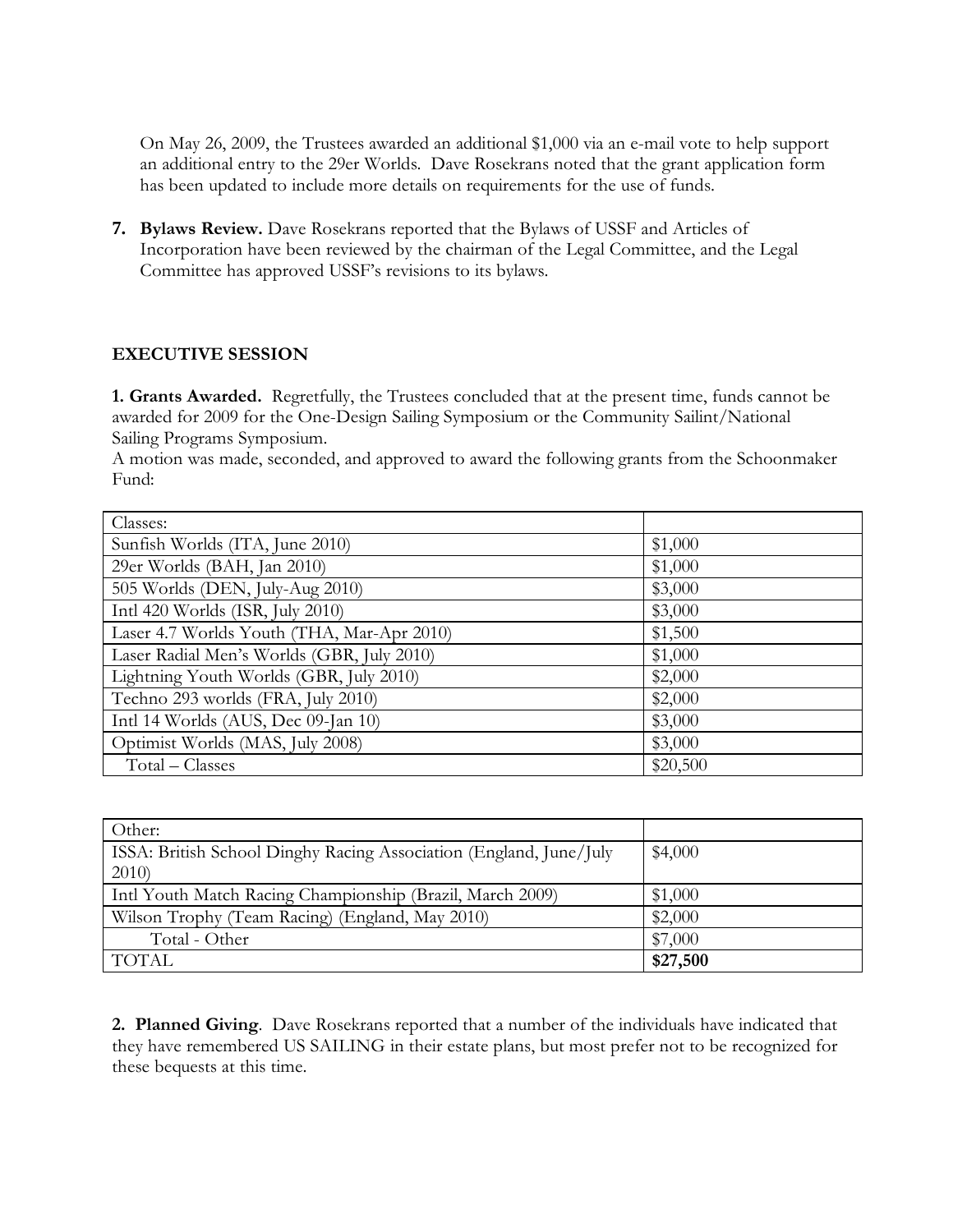**3. Nominating Committee**. As chairman of the Nominating Committee, Fred Hagedorn recommended the following slate of Trustees and officers to the Trustees of USSF:

Sarah Alger Shannon Bush Jack Caldwell Jim Capron Ruth Creighton John Dane, III Bob Hobbs Fred Hagedorn Gary Jobson Charlie Leighton Chris Luppens Jim Muldoon Dave Rosekrans Ding Schoonmaker John Siegel

The following Individual is nominated as an Honorary Trustee of the US Sailing Foundation:

Bill Martin

The following are nominated as Officers of the US Sailing Foundation:

Dave Rosekrans, President Fred Hagedorn, Vice President Sarah Alger, Secretary Bob Hobbs, Treasurer Chris Luppens, Web Liaison

**Motion**: a motion was made, seconded, and approved to name the above slate of trustees and honorary trustee.

**Motion**: a motion was made, seconded, and approved to name the officers above.

Sarah J. Alger, Secretary Distribution: USSF Trustees, US SAILING Board of Directors, US SAILING staff directors

## **Addendum**

A motion was made, seconded, and approved to accept the following minutes:

US SAILING FOUNDATION TRUSTEES MEETING MINUTES

In May 2009, via conference call, the USSF Trustees awarded the following grants to classes: